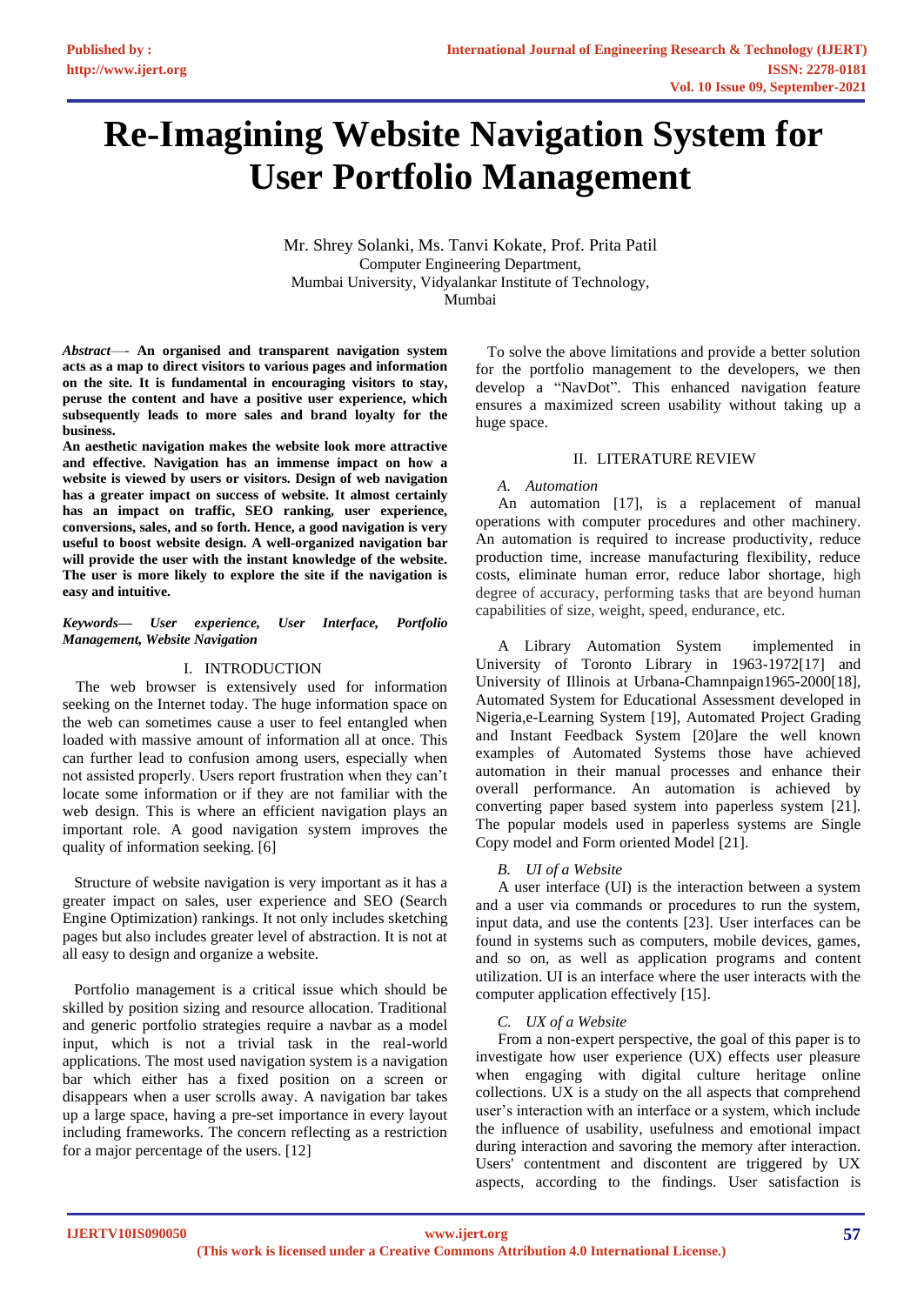subjective and dependent on user's needs, expectations and existing experiences [14]. UX is an HCI-related concept that is widely applied not only in software and hardware development, but also in services, products, processes, society and culture [15].

#### *D. Website Navigation*

It was recognized that the style of a navigation menu played an important role in an information system, especially in the case with huge amount of information distributed in the same level of a hierarchy. A good navigation style can definitely help user find information easily. To propose a solution for the circumstance where a large number of menu items should appear on the same level. [2]

# *E. E-Portfolio*

An eminent benefit of portfolio management is the consistent collection of project requests in a central information repository. Comparability can be achieved by adopting a common request form for all project kinds and following a standardized acceptance and review process. [22]

Through periodic reflections, e-portfolios give extensive possibilities for metacognition, which may help students achieve a variety of goals and skills. Reflection on work saved in e-portfolios can help learners develop personal and academic identities as they finish complicated projects and reflect on their talents and development. It also helps students integrate learning across courses and time, which facilitates integration. E-portfolios are a valuable resource for both students and instructors to track the progress of essential goals throughout time. E-portfolios are a valuable resource for both students and instructors to track the progress of essential goals throughout time. [16]



## III. PROPOSED WORK The work flow of the system goes as follows:

The proposed system is described as:

- *A. Front-end Design*
- *B. Enhancing UI UX of Website Navigation Features*
- *C. Back-end Module for User Portfolio Management*

Here is the brief description about each of them.

#### *A. Front-end Design*

The design of any front-end is based on how would a user interact with the website giving them an easy and attractive user experience. It is important to keep a user on the hook by its uniqueness and still not to overlook the concepts a user would be used to. An e-portfolio could be successfully developed with the help of HTML (Hypertext Markup Language), CSS (Cascading Stylesheet) and JS (JavaScript) considering various aspects like design, work experience, about and the navigation throughout the website.

Let's have a deeper look:

 *Design*: An excellent User Interface will create an instant attraction to your website while a well thought out User Experience will put a lasting impact on your users' mind. It is therefore vital to get both of them right to build a relationship with a user. Consistent choice of colors, graphics and branding would help users associate with the developer.

 *Website Navigation*: A well planned and transparent navigation system acts as a road map to direct visitors to various pages and information on your site. It is critical for enticing people to remain, read your information, and have a pleasant user experience. A simple and minimal navigation through the website would appeal to the user. The most abundant navigation technique is a navigation bar.

 This work proposes a more efficient technique to implement enhancements to portfolio websites while focusing on website navigation. The enhancement is generated by selecting an element of most importance- the "navbar" and proposing a different and more optimum navigation system to save space, improving usability and enhancing the user experience.

#### *B. Enhancing UI UX of Website Navigation Features*

 This procedure begins with a fixed dot approach replacing the fixed "navbar" approach. The developer or the designer are greeted with some options to place a navigation dot. A navigation dot is a small circle enclosing an arrow icon representing an expansion in that particular direction. The eight options:

*1. Top Left*



*2. Top Right*

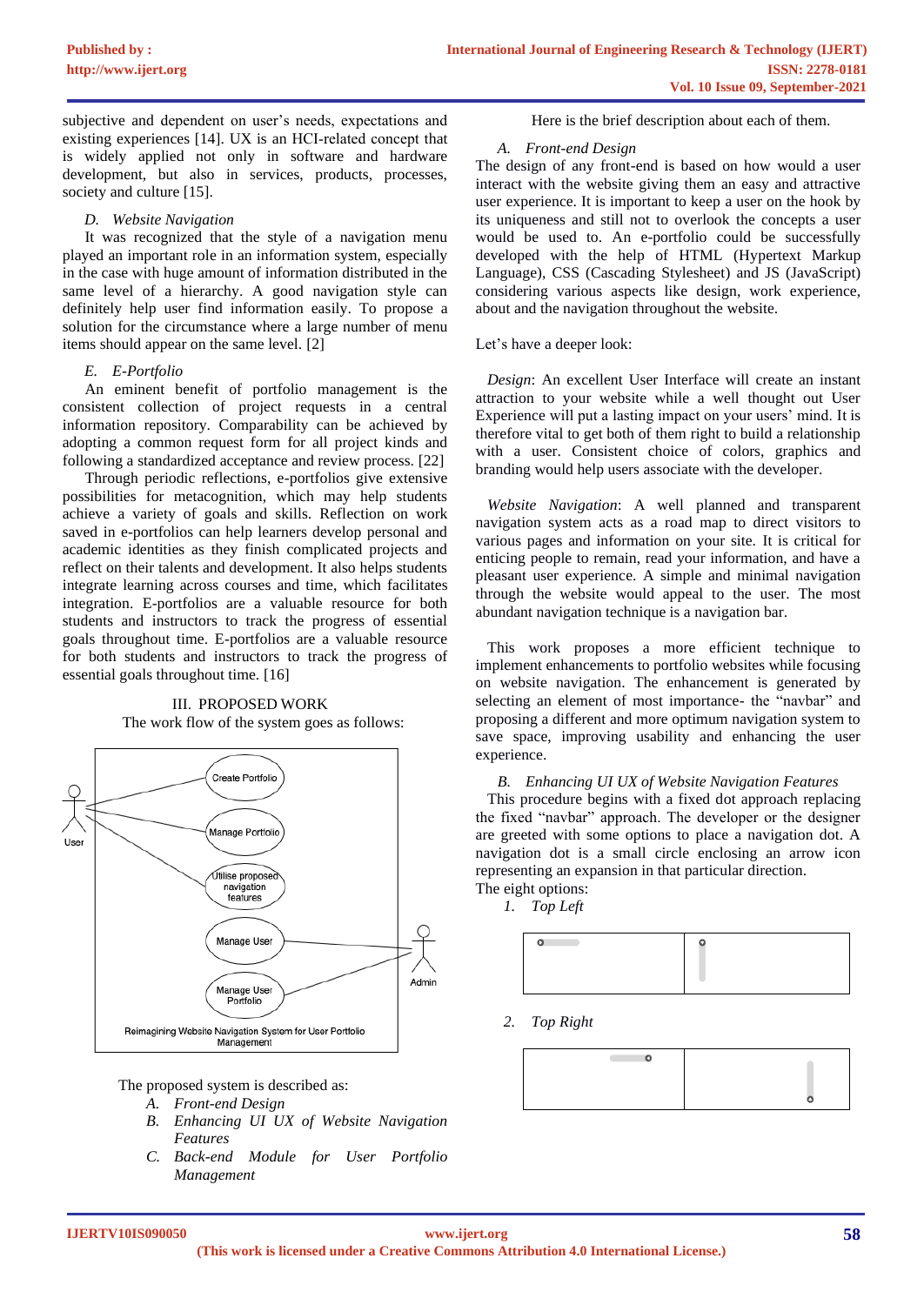*3. Bottom Left*



*4. Bottom Right*



 Post a suitable selection, the navigation dot is programmed at the location with an additional hover feature. The same is implemented with a simple drop-down menu code provided in HTML5. The navigation dot would expand revealing the navigation options in form of icons or short terms.

*C. Back-end Module for User Portfolio Management*

 The back-end module would be developed with a database management system using mySQL storing work data and contact information about one. The same would be dynamically applied to the website and creating e-portfolios along with all the enhancement features to apply design thinking in the most efficient manner.

 The main purpose of an e-portfolio is to create an impact on a recruiter, which requires the process of design thinking and a smooth user experience. This technique re-imagines the importance of the same.

## IV. IMPLEMENTATION AND ANALYSIS

With this implementation we are able to implement following features in our proposed system. The features are:

- *More space*: By abandoning the standard navigation bar a designer would be greeted with a good amount of space to welcome more content. This would allow a greater canvas of creativity without restrictions for the website header. The need of reserving space in every layout for every website would be considered history.
- *Minimal*: The navigation dot is a circle housing an arrow which could be placed at any of the four corners of a website as per the requirement of the user.
- *Aesthetic*: The overall target for a UX Designer is to achieve an aesthetic look and feel to a website. This approach takes a huge leap towards the same with respect to website navigation. A simple hover of a curser expands to dot revealing the menu options for the visitor.
- *Ability to implement shortcuts*: The navigation dot has an additional feature, along with a hover option it could also act as a button for the visitor to either take them back to the top of the website or as any other link in the imagination of the developer.
- *Ability to choose from multiple layouts*: The traditional navigation bar sticks with the same layout in every framework, restricting front-end

developers. Navigation dot allows them to choose from various layout option that best suit their purpose.

## V. RESULTS AND DISCUSSION



Fig. 1. Regular Navigation Bar on e-portfolio





Fig. 3. Proposed Navigation Dot



Fig.4. Expansion of Navigation Dot at hover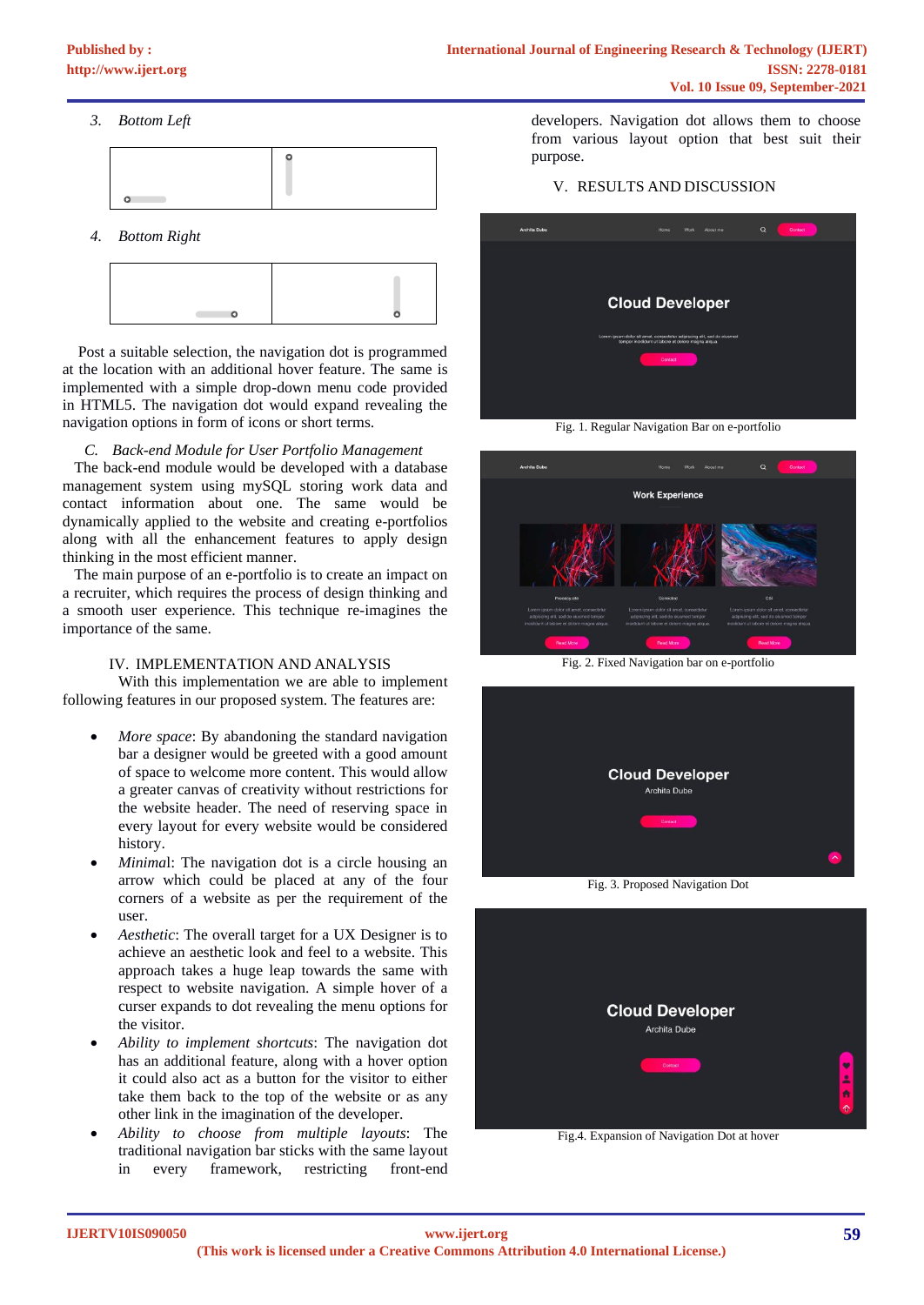

Fig. 5 Representation of saved space



Fig. 6. Expansion of Navigation Dot

 With the above implementation, the comparison between existing system and proposed system can be given as:

| <b>Parameters</b>         | <b>Existing System</b> | Proposed System |
|---------------------------|------------------------|-----------------|
| <b>Animated Expansion</b> | Absent                 | Present         |
| <b>Additional Role</b>    | Absent                 | Present         |
| Shortcut link             | Absent                 | Present         |
| implementation            |                        |                 |
| Minimal                   | Absent                 | Present         |
| Multiple Layouts          | Absent                 | Present         |
| Fixed position at the     | Present                | Absent          |
| top                       |                        |                 |
| Taking up huge            | Present                | Absent          |
| amount of space           |                        |                 |

 Thus, with this implementation we are not just proposing an e-portfolio management but we are also reimagining the website navigation system.

#### VI. CONCLUSION

 Not only the proposed system is web based technical solution to create e-portfolio with the advancement in navigation features that attracts a visitor.

#### FUTURE SCOPE

 The proposed work can be enhanced by adding more navigation and security features.

### ACKNOWLEDGEMENT

 We would like to show our gratitude to the Prof. Prita Patil, Department of Computer Engineering, Vidyalankar Institute of Technology for sharing their knowledge with us during the course of this research.

#### **REFERENCES**

- [1] International Journal of Engineering Science Invention Research & Development; Vol. I Issue IX March 2015 www.ijesird.com e-ISSN: 2349-6185
- [2] A Study on Web Page Layout and Navigation-Bar Locations for Product Exhibition on Different Platforms Li-ChiehChen, Chun-Jan Huang.
- [3] International Journal of Engineering Science Invention Research & Development; Vol. I Issue IX March 2015 www.ijesird.com e-ISSN: 2349-6185
- [4] Pearrow M. Web Site Usability Handbook, Charles River Media, Rockland, MA, USA (2000).
- [5] Kim K. Information-seeking on the Web: effects of user and task variables. Library and Information Science Research, 23(3), 233-255 (2001).
- [6] Head M, Archer N, and Yuan Y. World Wide Web navigation aid. International Journal of Human-Computer Studies, 53(2), 301-330 (2000).
- [7] Hodkinson C, Kiel G, and McColl-Kennedy JR. Consumer web search behavior: diagrammatic illustration of wayfinding on the web. International Journal of Human-Computer Studies, 52(5), 805-830 (2000).
- [8] Burrell, A. and Sodan, A.C. (2006) Web Interface Navigation Design: Which Style of Navigation-Link Menus Do Users Prefer? Proceedings of the 22nd International Conference on Data Engineering Workshops, pp 1-10.Atlanta, GA, USA.
- Johnson, J. (2008) GUI Bloopers 2.0 : Common User Interface Design Don'ts and Dos, Morgan Kaufmann Burlington, MA.
- [10] Forlines, C., Shen, C., Wigdor, D., Balakrishnan, R. (2007). Directtouch vs. mouse input for tabletop displays. In Proceedings of CHI 2007. pp 647-656.
- [11] Lazar, Bessiere, Ceaparu, Robinson, & Shneiderman, 2003; Levene, 2010; Nah & Davis, 2002
- [12] J. -H. Syu, M. -E. Wu and J. -M. Ho, "Portfolio Management System with Reinforcement Learning," 2020 IEEE International Conference on Systems, Man, and Cybernetics (SMC), 2020, pp. 4146-4151, doi: 10.1109/SMC42975.2020.9283359.
- [13] International Journal of Engineering Science Invention Research & Development; Vol. I Issue IX March 2015 www.ijesird.com e-ISSN: 2349-6185
- [14] Z. Zahidi, Y. P. Lim and P. C. Woods, "Understanding the user experience (UX) factors that influence user satisfaction in digital culture heritage online collections for non-expert users," 2014 Science and Information Conference, 2014, pp. 57-63, doi: 10.1109/SAI.2014.6918172
- [15] *International Journal of Applied Engineering Research ISSN 0973- 4562 Volume 12, Number 20 (2017) pp. 9931-9935 © Research India Publications. http://www.ripublication.com 9931 A Study on Understanding of UI and UX, and Understanding of Design According to User Interface Change Heonsik Joo\**
- [16] *https://www.aacu.org/publications-research/periodicals/benefits-eportfolios-students-and-faculty-their-own-words*
- [17] *International Journal of Engineering Science Invention Research & Development; Vol. I Issue IX March 2015 www.ijesird.com e-ISSN: 2349-6185*
- [18] *Prof. Godswill Obioma , Prof. Ismail Junaidu , Dr. Grace Ajagun , "The Automation of Educational Assessment in Nigeria: Challenged and Implications for Pre-Service Teacher Educaion",Annual Conference of the International Association for Educational Assessment (IAEA) held at the Dan Panorama Hotel, Tel-Aviv, Isreal October 20th – 25th, 2013*
- [19] *M. Jou,J.K. Shiau and H.W. Zhang,"Application of Web Technologies in Automationon Technology Education", International Journal of Computers and Applications, Vol. 31, No. 4, 2009*
- [20] *Xiang Fu, Boris Peltsverger, Kai Qian, Lixin Tao, Jigang Liu," APOGEE – Automated Project Grading and Instant Feedback System for Web Based Computing", Computer Science and Information Technology, 2nd IEEE International Conference 2009.*
- [21] *Gerald Weber," Defining the Paperless Workplace with the Paper Metaphor -Not a Contradiction in Terms", Conference: Proceedings of*